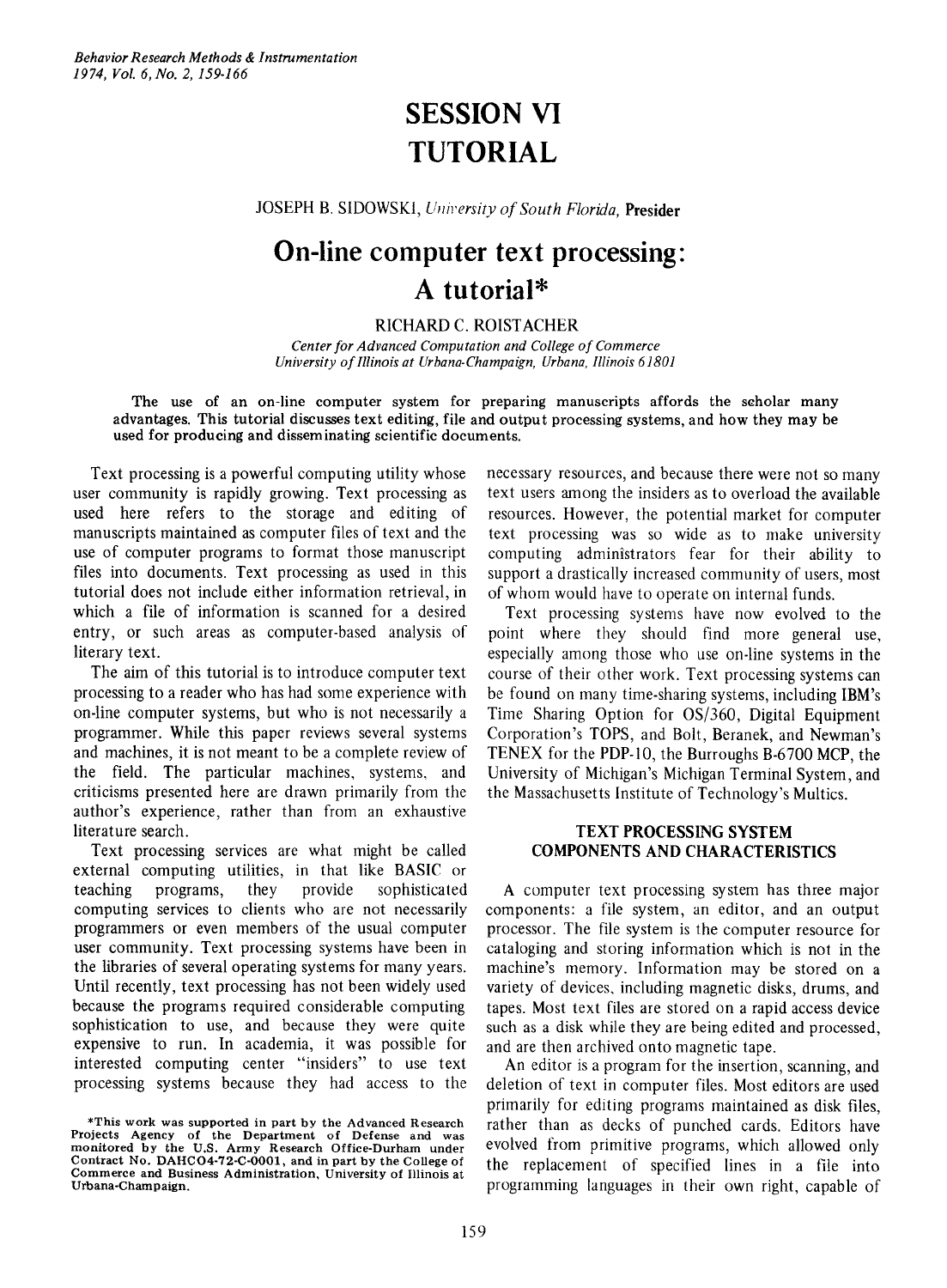complex sequences of operations on text files.

Once text has been input to the file system and has been corrected with an editor, it must be arranged into a proper output format through the use of an output processor, a program for formatting, justifying, and printing text. Output processors are extremely complicated programs, approaching compilers in complexity. An output processor uses commands inserted in the stream of text to control the formatting of the finished document.

Text processing offers the scholar a number of' powerful ad van tages in the preparation and dissemination of scientific papers. The most obvious advantage is that error correction tends to be cumulative. Once corrections are made, they stay in the file, and thus typographic errors are not reintroduced into corrected copy, as is the case when drafts must be retyped by hand. It is also possible to find and correct all errors of the same kind in a single editing operation. The ability to insert, delete, and rearrange text without regard to page boundaries and numbering allows the scholar to revise his paper far more easily than is the case when he must physically cut, paste, and retype his manuscript.

Bibliographic work is especially facilitated by the computer, even when no formal information retrieval or indexing procedures are used. It is possible to add to a file of bibliographic references as each new reference is found, making sure that each new entry in the file is correct. Once a paper has been completed, it may be scanned for all bibliographic citations, e.g., by printing all lines containing the character string "(19", or ",19", and the relevant references extracted from the bibliographic file.

One advantage of computer text processing, which becomes apparent only after some experience, is the freedom from paper copy itself. There is no longer any "original" which must be preserved from harm. Duplication of an original becomes a relatively simple task, as a tape copy of a several hundred page document stored on magnetic tape can be made in a few minutes, and far more cheaply than such a document could be Xeroxed.

Dissemination of a document via the computer may not be important when all of the users of a time-sharing system are in the same institution. However, when users are spread over a wide area, as in the case of a regional or national computer network, the system itself provides the fastest possible way of transmitting a manuscript to an interested reader.

Computer text processing, however, cannot be said to be an unmixed blessing. The obvious disadvantage is the additional cost to the user, who must invest in a terminal and extra computer time. The faithful Model 33 Teletype, while technically usable as an input to a text processing system, is too slow and fatiguing to fill the bill and must be replaced by a more expensive device. Another disadvantage is that on-line computer systems are usually rather susceptible to Murphy's law

that "If anything can go wrong, it will" and will tend to be least available when they are most needed. Since text processing tends to be addictive, an unreliable system can be a major handicap. A third disadvantage arises directly from one of the advantages of text processing, the ability to make instant backup copies of document files. Unless the user exercises a good deal of self-discipline, it is possible to become lost in a welter of different versions and copies of a document, leading to confusion, delay, expense, and sometimes loss of a document.

# **FILE** SYSTEMS

### File Operations and Capabilities

The power and flexibility of a computer's file system is of great importance to the text processing user, who will often want to do rather complex copying and concatenation operations when such capabilities are available. It is often best practice to keep a long document in several relatively short files, which are concatenated (attached end to end) at the time they are fed to the output processor. Sometimes it is possible to concatenate a file to the interior of another at run time, a useful feature for inserting tables and diagrams.

## Numbered-Line Files

Direct access files can be loosely classified into numbered-line and stream formats. A numbered-line file, as its name indicates, has a number assigned to each of its lines. It is possible to insert and delete lines from such a file, but each line is a separate entity. A numbered-line file need not have its numbers displayed when it is printed, but it is still stored internally as separate, numbered lines. In a numbered-line file, the line numbers are stored in a directory and do not change when a line is inserted or deleted. Instead they are explicitly reordered at the user's command.

#### Stream Files

A stream file is stored as a continuous stream of characters. Lines of the file are delimited by a carriage return and linefeed character sequence or by a special end-of-line character defined by the operating system. The major advantage of such a file is that it is extremely easy to edit across lines, since all that is required is the insertion or deletion of a line delimiting character. The major disadvantage of stream organization isthat there is no fixed way to refer to parts of the file. It is possible for the system to count the number of line delimiters between the head of the file and a given point, but any change in the number of such delimiters will change the "line number" of a given piece of text.

#### EDITORS

#### Basic Characteristics

The characteristics of an editor must match those of the file system on which it operates. It is possible to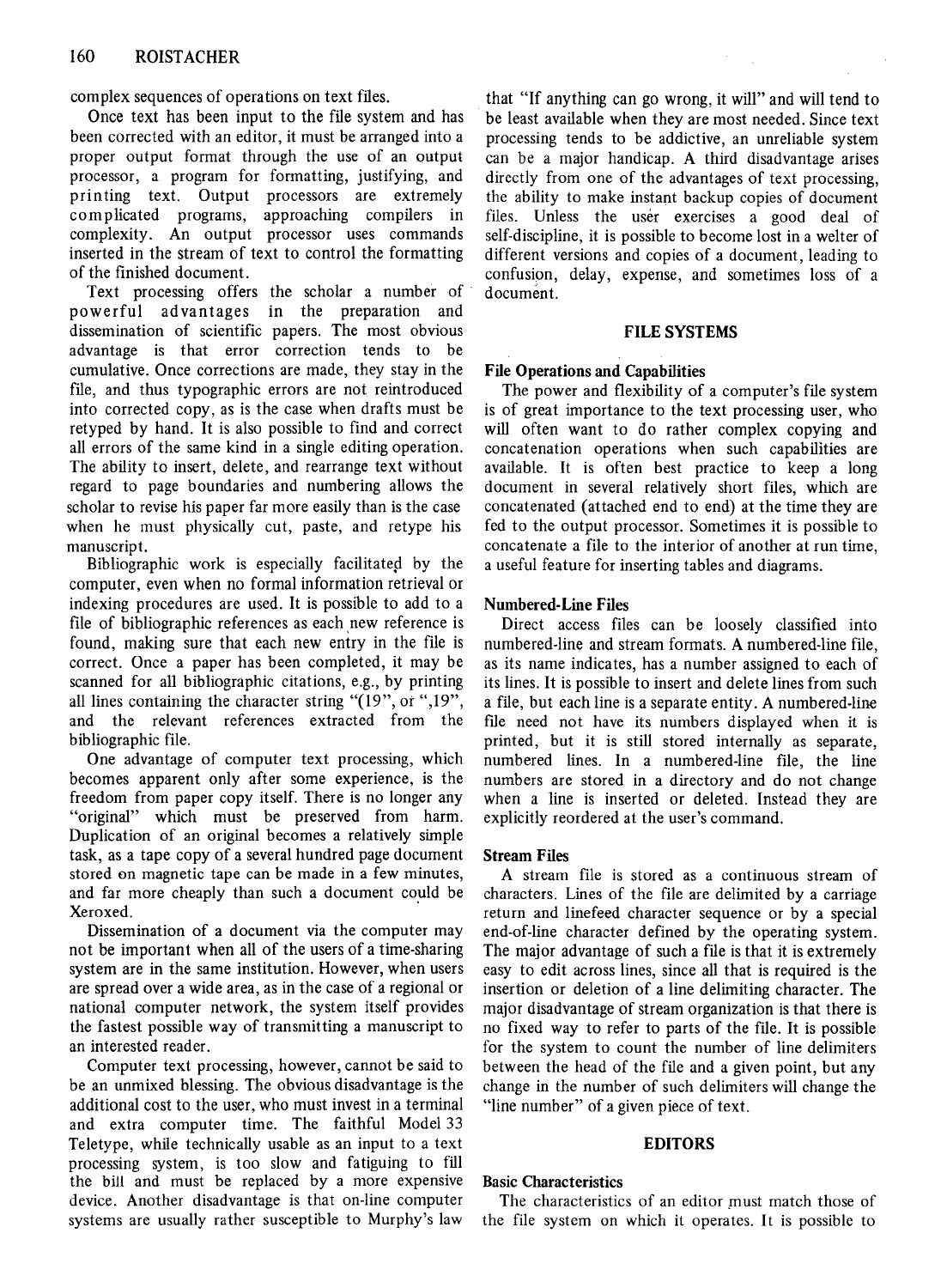classify editors as being either line or character oriented, and as either line number editors or context editors.

## Line Oriented Editors

Line oriented editors treat lines as separate units and will not combine lines of text. They are far more common than character oriented editors, which in most cases treat the line delimiting character as they would any other character. The chief advantage of line oriented editors is their ease of use. The system will keep track of lines for the user, who is free to add, delete, or change lines without having to maintain their boundaries himself.

Line oriented editors can be directed to specific line numbers in a numbered-line file system. Otherwise, it is necessary to address text exclusively by context. In the former case, it would be possible to tell the editor to delete Line 44.5, while in the latter case it would be necessary to tell the editor to delete the line containing the string "To be or not." Examples of line oriented editors are the TSO editor, \*ED, residing in the Michigan Terminal System, and Multics QEDX.

## Character **Oriented Editors**

The only character oriented editors in general use are variants of TECO, resident on the PDP-10 operating systems, and in Multics. Character oriented editors are usable only with stream files, since they process line delimiter characters. It is possible to perform certain operations across lines more easily with a character oriented editor, but TECO offers few advantages over a good line editor.

Examples of scanning, insertion, and replacement operations using a line number editor, a line context editor, and a character oriented editor appear in the appendix.

### **Editor** Functions

The basic function of an editor is to construct a text file. In its most basic form. an editor simply reads a line of text from an input device, such as a terminal or card reader, and writes it onto a machine-readable storage medium. In numbered-line file systems, a primitive editor can also be used to add or delete particular lines, addressing them by number. In some computer time-sharing systems, these functions are built into the command language, and the editor program need not be explicitly run in order to make minor changes in a file.

For example, insertion of the text "To be or not to be" between Lines 305 and 306 of a file called FOO would be done in a sequence of (hypothetical) system commands such as

# \*OPEN FOO 305.5 To be or not to be \*CLOSE

Beyond its basic use in creating files, an editor's basic

function is to find and replace strings of text. Such searches and replacements may be done for a single case, for all occurrences in a given range of line numbers, for a given number of occurrences, or for all occurrences of the string in a file. For example. to find the string "not" in a file, a command of the form

\*FlND *Inotl*

is typed. A modification of the command can be used to locate multiple occurrences of the string.

To replace the word "not" with the word "just" in the text example shown above would be done with a command of the form

\*REP *Inot/justl*

resulting in the string

305.5 To be or just to be

Finding and changing multiple strings is the capability on which almost all editor functions are built. In some editors, it is possible to use special string expressions, so that replacements are made only when specified conditions are met. It is possible to write programs in some editor command languages which allow for extremely complicated editing operations. For example, it is possible to write a program in TECO which will do most of the work of reformatting an American Psychological Association formatted bibliography into one in American Sociological Association format.

Most sophisticated editors have the capacity for allowing the user to recover from editing steps when he has made a mistake. In most systems, the editor works on its own copy of the file. explicitly writing the edited copy onto the disk or tape at the user's command. If a mistake has been made, it is possible to copy some or all of the original text from the disk into the editor's copy of the file. The MTS editor. which works on the disk copy of the file, keeps a record of changes made and has a RESTORE command, which may be invoked for any line or group of lines to return them to their original state.

## Choosing **anEditor**

The advent of a large text processing user community is putting greater and greater demands on the developers of editors. Editors which seem perfectly satisfactory for correcting programs have proven far from satisfactory for the far more complex task of editing large bodies of free-format text. As a result, we may look forward to the continuing development of editors, some of which may result in something useful.

The prospective text processor who is a member of a larger user community may find himself with a choice of several editors of several types. Since an editor is the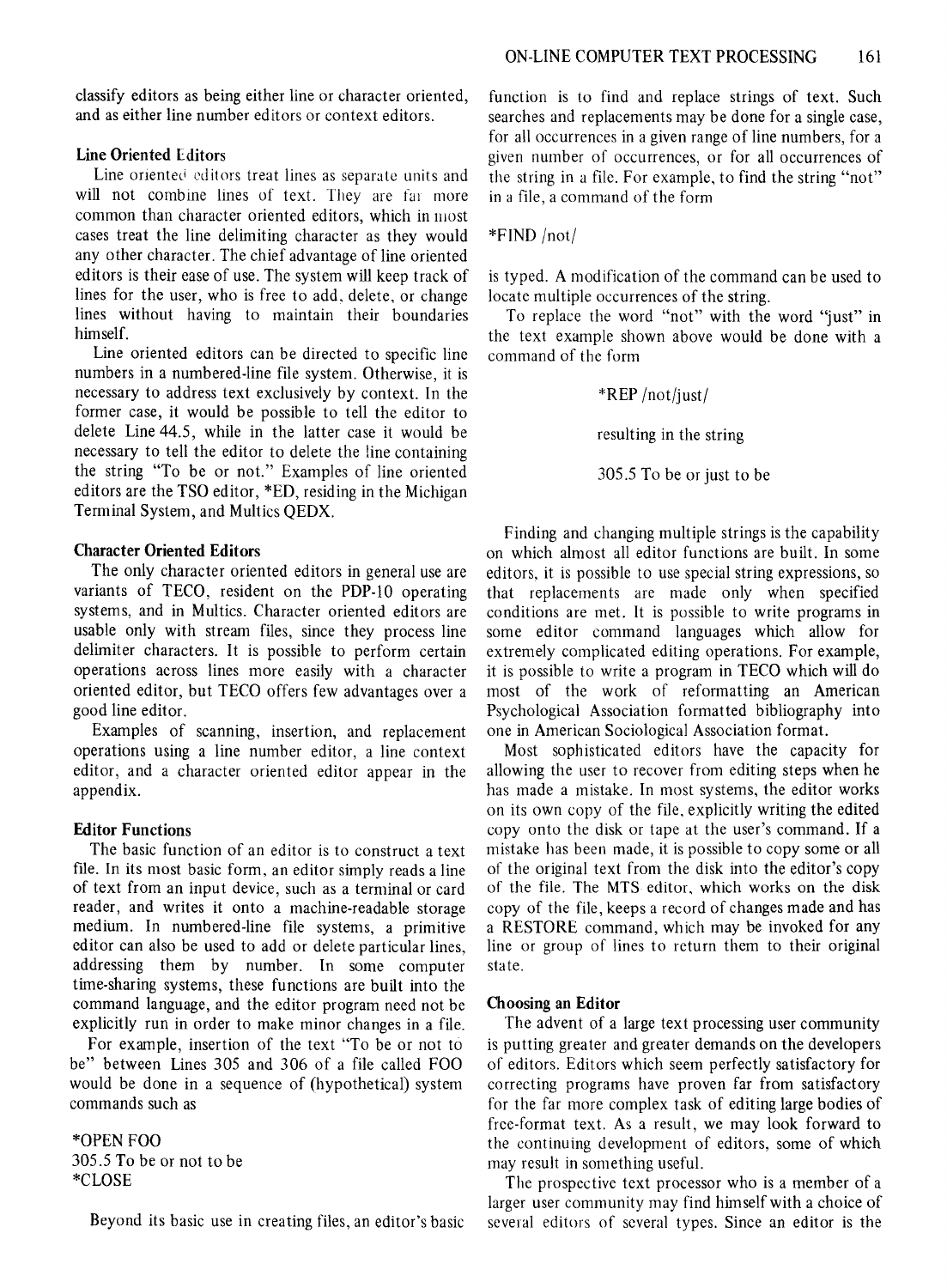single program an on-line text processing user uses most, it is wise to begin by choosing a single editor and sticking with it until its use becomes second nature.

Accordingly, some rough-and-ready criteria for choosing an editor are: (1) Take the claims of programmers (and especially system programmers) with many grains of salt. Document text is much more difficult to edit than is program text, a fact of which few programmers are yet aware.

(2) If possible, choose a line oriented editor with numbered-line files. Text references are far easier when line numbers are available, especially when one is discussing a manuscript over the telephone. If no reasonably convenient and powerful line number editor is available, look for a line oriented context editor, which will work with stream files. Finally, go to a character oriented editor, which may be extremely powerful, but somewhat harder to use.

(3) Choose an editor whose basic find-and-replace features are simple, yet powerful. For example, an editor which requires that the command REPLACE" be written out in full and in capital letters is not nearly as convenient as one which will accept "REPLACE," "REP," "rep," or "r" as equivalents. Similar elegance can be found in other basic aspects of the command language. For instance, suppose that one wished to change the first two instances of the word "not" to the word "just" in a file. In one editor, the only way to do so would be to give the commands

r 'not' 'just' 1 999 r 'not' 'just' 1 999

Another editor could accomplish the task in two commands with

r 1 /not/just/ r

The second of the two examples illustrates several design features which are sadly lacking in the first. First, there is no set delimiter character, such as the required "" of the former example. Instead, the first nonblank character in the string is recognized as the delimiter for that string. Second, only a single delimiter is needed between the "find" string and the "change" string, rather than the three-character delimiter (including two uppercase characters) in the first example. Third, in the latter case, the editor remembers the previous strings in the "replace" command and uses it in all subsequent "replace" commands if no new pair of strings is given. Fourth, the latter editor has a "line pointer," a counter which indicates which line is being edited. In the former example, the user was not sure where the first occurrence of "not" could be found, so he specified that the change would be made in Lines 1-999. Since the editor has no line pointer, the user had to repeat the entire line range specification in the second command. In the second editor, the line pointer is set at Line I in the first command, and the file is searched until "not" is found and replaced. The line pointer is now set at the line at which the replacement has occurred, and the next search begins at this line. Many editors which have no line pointer either require a line number as a part of each command or assume that the bottom of the file is the default when no number is given.

Relatively simple command language features, which arise not so much from elegant and difficult programming as from wide and innovative user experience, make the difference between editors which are helpful and those which are a constant trial to the user.

(4) Do not be overly concerned with the operating speed of an editor if its command language is good. Editors use very little of the computer's time in comparison with their demands on the user's time and temper.

# OUTPUT PROCESSORS

An output processor is a program for transforming a free-form file of text into a document in standard form. The basic function of the output processor is to fill text lines and pages in the finished document by concatenating and splitting lines of the original text file. The program keeps track of page numbers and formats and has facilities for the automatic printing of headers, footers, and page numbers. Most output processors will also justify output text lines so that the right margins of the finished document are smooth, and have a facility for indicating symbolically whether a letter or word is to be in upper- or lowercase, allowing the use of a Teletype or other uppercase terminal. The TENEX RUNOFF program, for instance, normally converts all uppercase letters to lowercase unless they are preceded by a ""." The RUNOFF user could type "AMY NAME IS AFRED.", which the program would copy into the document as "My name is Fred." Facilities for handling uppercase-only text are no longer being included in some of the latest output processors, as the Teletype is giving way to more versatile terminals.

# Processor Command Languages

The extensive repertory of commands necessary to control an output processor gives this type of program the complexity of a compiler. Commands are generally inserted into the file of text as it is entered into the original file. Commands are generally distinguished from text by a leading character, such as FORMAT's leading right parenthesis. In some output processors, a command must be on a separate line, while in other systems, commands may be interspersed freely between words of the text. Like the command languages of editors, output processor languages come in all degrees of sophistication and complexity. For example, consider the problem of beginning a new page with the following text: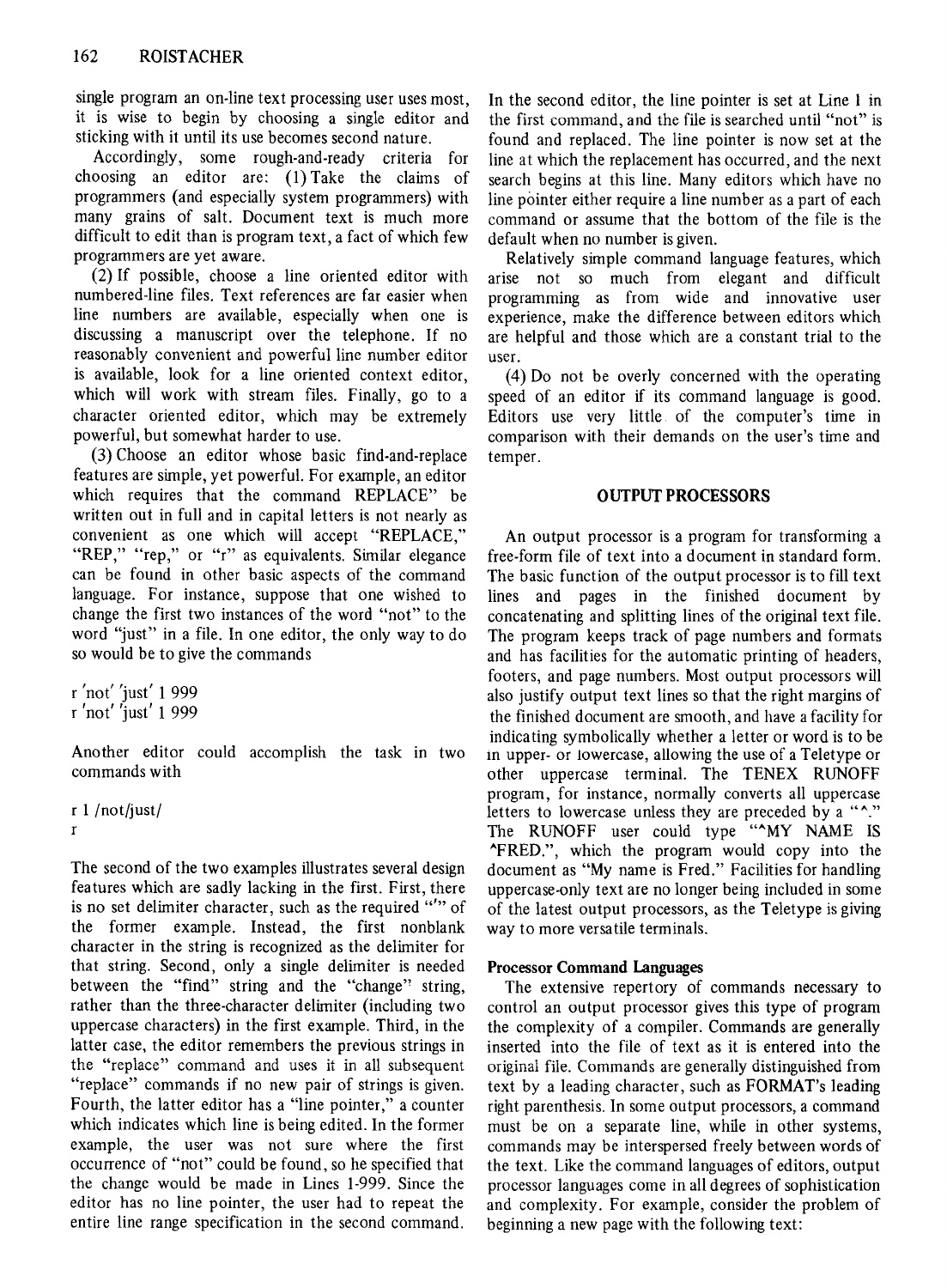# CHAPTER III

*New heading.* This is a new chapter ...

The TENEX RUNOFF program on the PDP-10 would produce this output from the following:

.PAGE .TEST PAGE 8 .CENTER CHAPTER III .PARAGRAPH "&New heading.\& This is a new chapter ...

The IBM FORMAT program would produce the same output from: )SM CHAPTER III )MPU New heading. )U This is a new chapter ...

The TENEX RUNOFF program requires that commands be on separate lines and spelled out in capitals. The commands to the FORMAT program consist of single letters or of letter-number combinations, and each string beginning with ")" is interpreted as a command string. Thus, ")S" is the command to start a new page, ")P" starts a new paragraph, all text between ")U"s is underlined, and all text between ")M"s is centered.

Some output processors combine their command language with the text itself. The Multics runoff program treats an empty line (one consisting of nothing but a carriage return) as a command to end the present line immediately and begin a new line of output. If the next line is also empty, the same action is taken, but if the next line begins with a horizontal tab character, this tabulation is printed. Thus, a new paragraph is input to the Multics runoff program just as it would normally be typed, as a blank line followed by a tab.

#### Advanced Output Processor Features

Advanced output processor features include the ability to move text in order to keep it together, to evaluate symbolic references and expressions, and to hyphenate.

Most output processors have a command which forms "keeps," groups of text lines which are to be kept on the same page. Sometimes a block of blank lines is reserved for the insertion of a figure. When a keep command is encountered, the output processor counts the number of lines remaining on the current output page and skips to the next page if insufficient space remains. A far more complex problem is the establishment of "floating keeps" whose position in the text stream is altered by the processor. In a simple keep, a preceding page will simply have blank lines at the bottom if it has been necessary to place the kept text on a new page.

In a floating keep, the text immediately following the kept portion is moved ahead to fill the gap at the end of the preceding page. A footnote is handled in much the same manner as a floating keep. It is inserted next to its reference in the input text, and the output processor moves the footnote to the bottom of whatever page the footnote reference occurs on.

Some advanced output processors include a facility for maintaining counters and for evaluating symbolic references. The program maintains a set of counters which can be incremented on command and whose current values can be substituted into the text on output. Thus, instead of having to refer to "Table 4" at the time text is input, the author can use the text "Table %Tah%" where "Tab" is a symbolic reference to the current value of the table counter. A reference to "Tab" is made in a way which adds I to its current value when it is used in the label of a table. Thus, it is not necessary to renumber tables or figures as additions or deletions are made. The same counter is referenced but not incremented when it is used in text which refers to the previous table.

Symbolic reference facilities are not included in most output processors. The current MTS FORMAT program includes a set of footnote and equation counters. The Multics runoff program has facilities for the evaluation of extremely complex symbolic expressions, which include the substitution of character strings as well as numbers.

No generally satisfactory method for hyphenating and breaking words has yet been devised. Most output processors fill a line and then justify it without breaking words, sometimes producing an occasional line containing an unbearable amount of white space. The Multics runoff program has a facility for allowing the user to introduce his own hyphenating routine which, in most cases, scans a list of words and their hyphenation points. Such a repeated search can become extremely expensive, and is thus not a part of most simple output processors.

IBM's ATS/360 and its variants approach the hyphenation problem rather successfully from the other side. An input text line which ends with a hyphen is considered to have its last word continued onto the beginning of the next line. If the split word fits completely into an output line, the hyphen is deleted and the word is reassembled. Otherwise, it is used in its hyphenated form, split between lines. Hyphens used in other ways are not placed at the end of input lines.

#### Choosing an Output Processor

The interested user will usually have the opportunity to choose from a number of output processing programs. Some considerations in selecting an output processor are: (1) Many different processors have the same name. There are at least three versions of IBM's FORMAT, with radically different features and performance. There are at least three programs named RUNOFF, written in at least two different languages. Look at the program's documentation and pedigree to make sure you know what you are dealing with. (2) A wide search for a good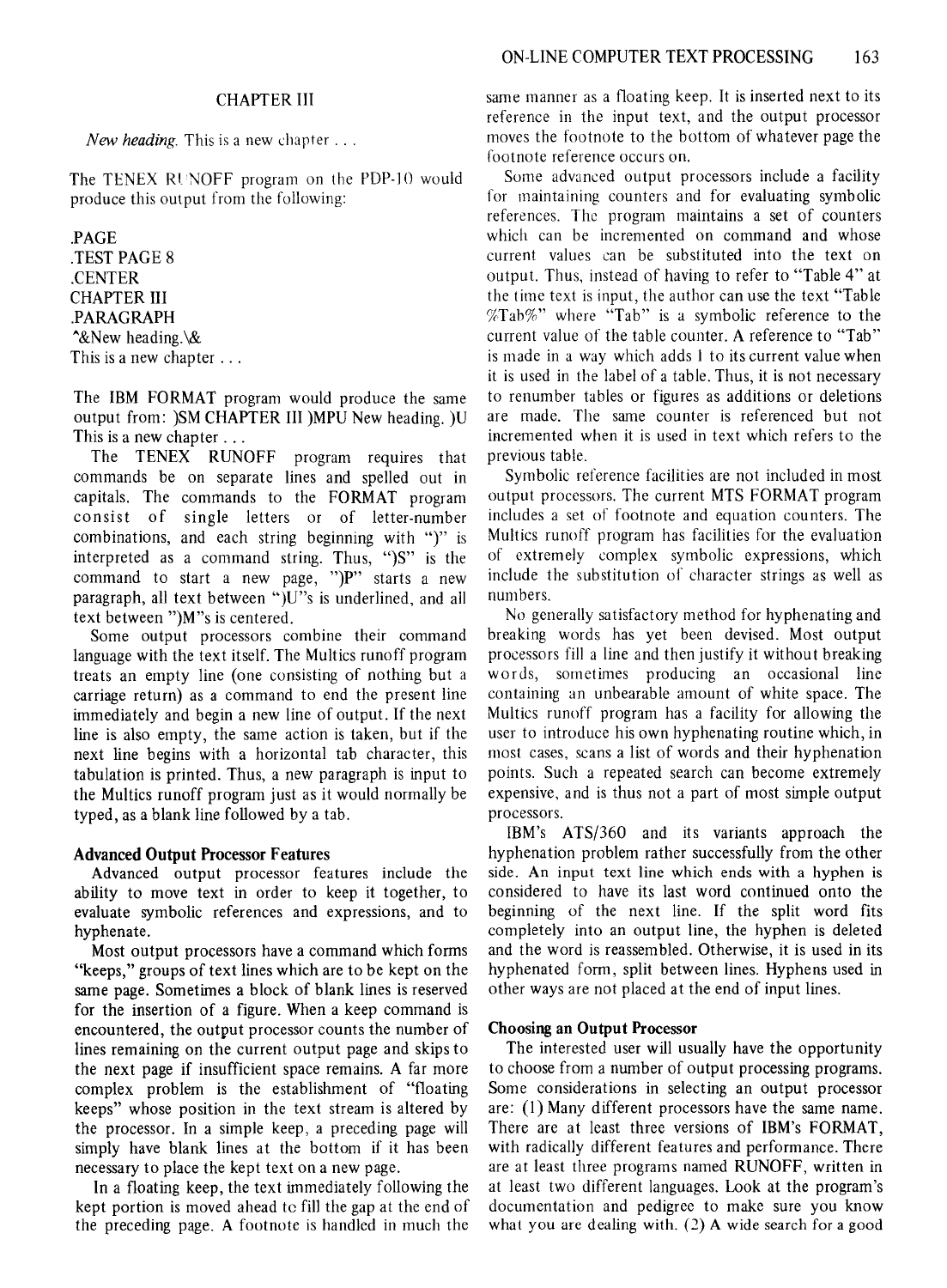processor is often worthwhile. Unlike editors, which are heavily machine- and system-dependent, it is often possible to move output processors between machines relatively easily. (3) Pay attention to the performance of the processor, as well as the power and convenience of its facilities. Output processors can become extremely expensive to operate. (4) Unless you are reviewing this paper as a referee, do *not* attempt to write your own output processor. You have neither the time nor the money to do the job decently.

# Two IBM Systems

Two systems produced by IBM and fairly widely distributed should be mentioned. The Administrative Terminal System, ATS/360, is a small document processing system designed to be used by secretaries. ATS will produce reasonable documents, but at a fairly heavy cost. In order to make the system immediately comprehensible to their conception of a machine-hating (and partially retarded) secretary, the designers of ATS made some decisions which go heavily against the grain of good computing system design. ATS has no editing capabilities beyond the replacing of strings in a specified line. It is not possible to tell ATS to find a particular character string, but only to go to a line whose number is known and perform the replacement. Even though ATS uses a line number editing procedure, its line numbers change as lines are added and deleted, forcing the user to edit from back to front. Finally, ATS has no separation between its file system, editor, and output processor, which are all mixed together in a hopeless mass. ATS/360 is better than nothing, but almost anything else is better than ATS. Some commercial time-sharing services offer augmented versions of ATS which have more powerful editing facilities and output capabilities, and these make the system more easily usable.

Another IBM product is a series of programs known collectively as  $TEXT/360$ . This set of  $PL/1$  programs is used to produce the IBM documentation and other book-length pieces. They are not for the short (under SO pages) piece of text nor for the inexperienced user.

The bibliography lists some documentation for a variety of text processing facilities together with some comments. However, the reader will have to be his own judge of whatever he finds available.

# EDITING OF OUTPUT TEXT

In most cases, it is unwise to run the output of a processor directly onto a terminal or printer. Many times, the program will produce some embarrassments which may be corrected with a little editing. It is almost always preferable to direct the output of a processor into a file, print the file, and make corrections as necessary. Failure to edit output text will result in greatly increased expense, as editors are considerably less expensive to run than are output processors. It is

important that changes made to the output text be added to the input version, in case the document must be reprocessed later.

Sometimes output text editing is necessary because the processor lacks the necessary capabilities. For example, the TENEX RUNOFF program has the irritating habit of centering all centered lines around Space 30, even when the margins have been set so that Space 30 is not the center of the page. The author corrects this on input by beginning each line which is to be centered with a special character such as "@." When the output text is edited, all "@"s are replaced with a number of spaces sufficient to shift the centered line to the proper center of the page. Other such editing tricks are dependent on the foibles of each system and output processor.

# FUTURE PROSPECTS AND FINAL WORDS

Computer text processing is not yet trivial, but the increasing reliability and sophistication of computer systems has made text processing feasible for an increasing number of computer users. The advantages of a well-behaved text processing system far outweigh the system's disadvantages. Once a system is well established, it is possible to delegate the mechanics of text entry and editing to a secretary.

As computer networks gain more and more clients, one's library of manuscripts will be instantly accessible to a nation- and worldwide set of colleagues for consultation and exchange of views. This paper was written on a portable terminal in the author's study at home in Urbana. It was stored and processed on a PDP-lO at the Information Sciences Institute at the University of Southern California, where it is presently resident on magnetic tape. The final copy was printed on a Model 37 Teletype located in the machine room of the Center for Advanced Computation at the University of Illinois. The arrangement of author, computer, and printing facility was made possible by the ARPAnet, a na tionwide computer network, which links the University of Illinois with the University of Southern California. The author's situation, while presently somewhat avant garde, will soon be close to the norm for the scientific community. Computer text processing by itself is a great convenience. Combined with computer networking, it is part of a revolution of knowledge.

#### APPENDIX

This appendix consists of three versions of the same editing and formatting job. The first version is edited using the PLORTS system on the University of Illinois's Systemj360-75 and formatted on the Illinois version of IBM's FORMAT. The second version is edited in TENEX TECO and formatted using RUNOFF on the PDP-IO at the University of Southern California's Information Sciences Institute. The third version is edited using the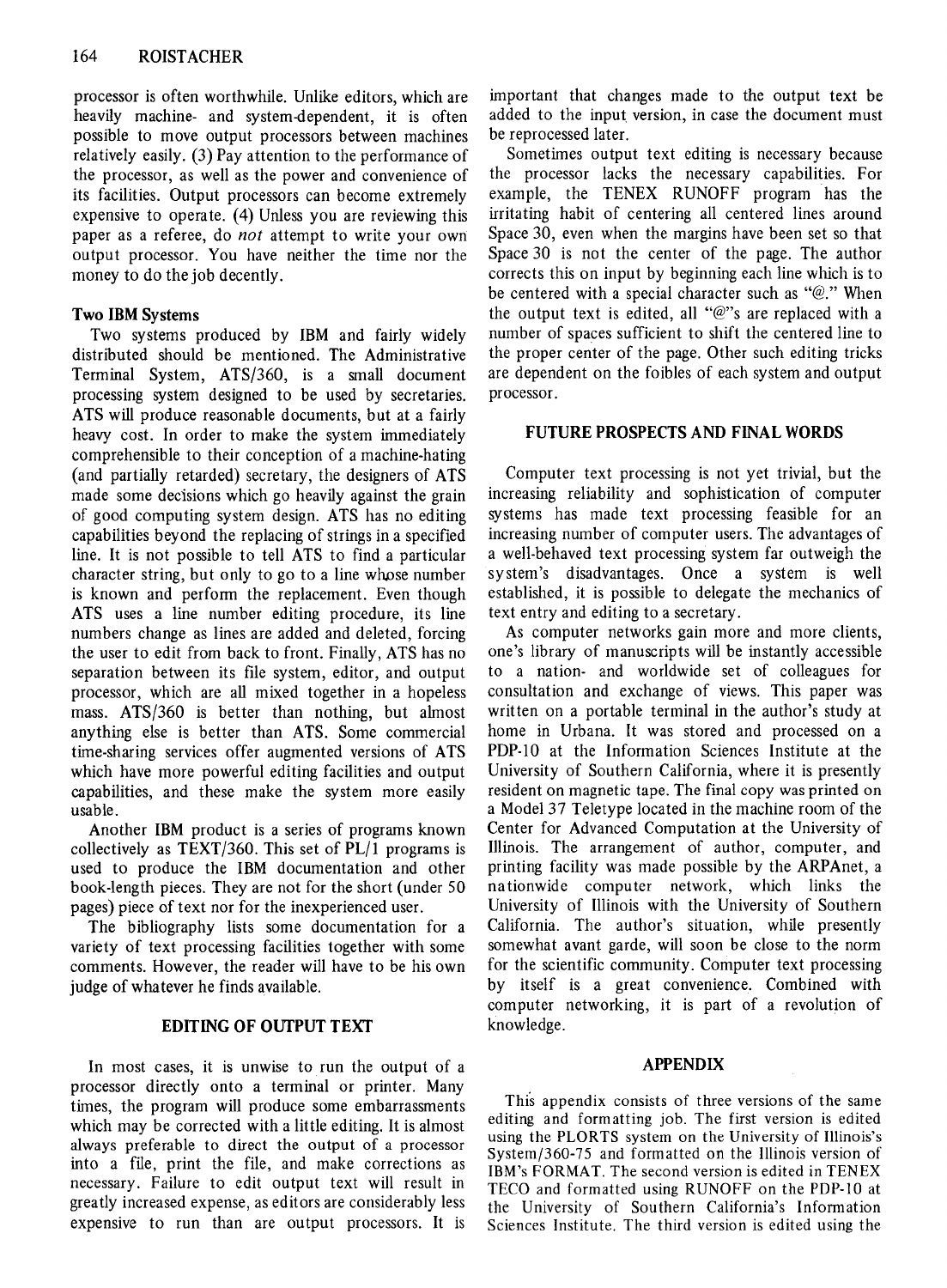#### Multics version of QEDX and formatted using Multics runoff.

The TENEX and Multics jobs are shown entered and printed on a Model 37 Teletype. The Illinois job is shown entered on a Model 33 Teletype and run off on a line printer using a TN (upper- and lowercase) print train.

Each editing job consists of the same sequence of operations: (I) The editor is invoked and the file is read into it. (2) The file is scanned to see if the word "page" has been mistyped. A misspelling is found. (3) All instances of the misspelling are corrected and printed as the corrections are made. (4) The entire file is printed, and a wrong line is found. (5) The offending line is deleted. (6) The line is replaced. (7) The text immediately containing the correction is printed in order to verify the correction. (8) The file is written (or closed, as appropriate) and the editor terminated.

Each example consists of a page of editing, followed by a page showing the results of the output processor. No postprocessing edit has been done in order to show some differences in the output processors and to keep the examples clearer.

#### OS/360 PLORTS Editing Example

| OPEN EX3                                                             |                                                                       | 1       |         |                                        |                |               |  |
|----------------------------------------------------------------------|-----------------------------------------------------------------------|---------|---------|----------------------------------------|----------------|---------------|--|
| S PAEG                                                               | $\overline{\phantom{a}}$                                              | 2       |         |                                        |                |               |  |
|                                                                      | 7.000 RIGHT PAEG NUMBER                                               |         |         |                                        |                |               |  |
|                                                                      |                                                                       |         |         |                                        |                |               |  |
|                                                                      | 7.000 RIGHT PAGE NUMBER                                               |         |         |                                        |                |               |  |
|                                                                      | 9.000 LINES PER PAGE 30                                               |         |         |                                        |                |               |  |
|                                                                      | 22.608 BE KEPT ON THE SAME PAGE.                                      |         |         |                                        |                |               |  |
| L                                                                    |                                                                       |         |         |                                        |                |               |  |
|                                                                      | $1.000$ /*ID FORMS=1188                                               |         |         |                                        |                |               |  |
|                                                                      | 2.000 //TRIAL EXEC FORMAT                                             |         |         |                                        |                |               |  |
|                                                                      | 5.000 //SYSIN DD *                                                    |         |         |                                        |                |               |  |
|                                                                      | 6.000 WIDTH 60                                                        |         |         |                                        |                |               |  |
|                                                                      | 7.000 RIGHT PAGE NUMBER                                               |         |         |                                        |                |               |  |
|                                                                      | 8-800 CAPS AUTOMATIC                                                  |         |         |                                        |                |               |  |
|                                                                      | 9.000 LINES PER PAGE 30<br>18-000 REPEAT TITLE                        |         |         |                                        |                |               |  |
|                                                                      | 11.000 SENTENCES 2 BLANKS                                             |         |         |                                        |                |               |  |
| 12.000 START TEXT 5 S                                                |                                                                       |         |         |                                        |                |               |  |
| 13.000 FOOTER                                                        |                                                                       |         |         |                                        |                |               |  |
| 14.000 (1) ITHIS FOOTNOTE REFERS TO THE DIAGRAM.                     |                                                                       |         |         |                                        |                |               |  |
| 15.000 DE                                                            |                                                                       |         |         |                                        |                |               |  |
| 16.000 GO                                                            |                                                                       |         |         |                                        |                |               |  |
| 17.000 MF A TEXT PROCESSING EXAMPLE )MLP                             |                                                                       |         |         |                                        |                |               |  |
| 18.000 THIS IS AN EXAMPLE OF TEXT PROCESSING WHICH SHOWS HOW TEXT    |                                                                       |         |         |                                        |                |               |  |
| 19.880 CAN BE INSERTED IN FREE FORM AND THEN FORMATTED BY THE        |                                                                       |         |         |                                        |                |               |  |
| 20.000 COMPUTER.                                                     |                                                                       |         |         |                                        |                |               |  |
| 21.000 OP FOLLOWING THIS PARAGRAPH IS A BLOCK DIAGRAM (1) UHICH MUST |                                                                       |         |         |                                        |                |               |  |
| 22.000 BE KEPT ON THE SAME PAGE.                                     |                                                                       |         |         |                                        |                |               |  |
|                                                                      | 23.000 IF THERE IS NO ROOM FOR IT ON PAGE 1, THEN IT ON WILL BE       |         |         |                                        |                |               |  |
|                                                                      | 24.600 PRINTED ON PAGE 2.                                             |         |         |                                        |                |               |  |
|                                                                      | 25.000 )LLLU7A                                                        |         |         |                                        |                |               |  |
| 26.889                                                               | $124 - - - - - - 125$                                                 |         |         | 124--------125                         |                | $124------25$ |  |
| 27.300                                                               | 133                                                                   | 133     | 133     | - 133                                  | $133 -$        | 133           |  |
| 28-000                                                               | 133                                                                   | 133     | $133 -$ | $133 -$                                | 133            | - 133         |  |
| 29.BDD                                                               | 133                                                                   |         |         | [BEGIN 133---->133 [MIDDLE 133---->133 |                | [END 133      |  |
| 38.808                                                               | 133.                                                                  | $133 -$ | - 133   | - 133                                  | $133 -$        | - 133         |  |
| $31 - 996$                                                           |                                                                       | 133     | - 133   | 133                                    | 133            | 133           |  |
| 32.800                                                               | 122--------123                                                        |         |         | 122--------123                         | 122--------123 |               |  |
| $33 - 000$ )                                                         |                                                                       |         |         |                                        |                |               |  |
|                                                                      | 34.000 ************************ NOSTALGIA ISN'T WHAT IT USED TO BE.** |         |         |                                        |                |               |  |
|                                                                      |                                                                       |         |         |                                        |                |               |  |
| 35.000 TITLE                                                         |                                                                       |         |         |                                        |                |               |  |
|                                                                      | 36.000 OF TEXT PROCESSING EXAMPLE OFE                                 |         |         |                                        |                |               |  |
| 37.000 GO                                                            |                                                                       |         |         |                                        |                |               |  |
| 38.000 JE<br>$39.900 /$ *                                            |                                                                       |         |         |                                        |                |               |  |
|                                                                      |                                                                       |         |         |                                        |                |               |  |
| $L$ 33 35 $\rightarrow$                                              | 34 )LM [DIAGRAM 1. )MV -- 5.6                                         |         |         |                                        |                |               |  |
| 33.000 )                                                             |                                                                       |         |         |                                        |                |               |  |
|                                                                      | 34.900 )LM EDIAGRAM 1. )MV                                            |         |         |                                        |                |               |  |
| 35.000 TITLE                                                         |                                                                       |         |         |                                        |                |               |  |
| $c \longrightarrow s$                                                |                                                                       |         |         |                                        |                |               |  |
|                                                                      |                                                                       |         |         |                                        |                |               |  |

#### OS/360 FORMAT Output Example

#### A Text Processing Example

This is an example of text processing which shows how<br>text can be inserted in free form and then formatted by the coa pu ter.

Following this paragraph is a block diagram (1) vhich<br>must be kept on the same page. If there is no room for it<br>on page 1, then it on will be printed on page 2.



(1) This footnote refers to the diagram.<br>eco <del>4 = -</del> 1<br>ye **TRMEX TROO** 

 $t_{\text{t}eco}$  +

 $*_{:y6}$ 

INPUT FILE: exi.TECO;21 [Confirm] 1204 CHARS = 1<br>\*spacy\$<br>\*Olts = 2 \*Olts<br>which must be kept on the same paeg. "(rpo"'l'.pog"Olt>. ] which .ust be k9pt on the I.ae page. It there 18 no lO<n for <sup>1</sup> <sup>t</sup> here on page 1, thea it w11l occur OD paqe 2. then it Wil11 OCC\ll' on p\g8 2. IT This footnote refers to the diagram. If there is no room for it here on page 1,<br>then it will occur on page 2.<br>.SPACING 1 .SKIP 1<br>.SKIP 1<br>.TEST PAGE 10 \*<br>**https://www.philippe.**<br>.RIGHT MARGIN 70 .TITLE *#######*^^TENEX Text Processing Example<br>.SPACING 2 .CÉNTER<br>*|IIII||III||III||III||II*<br>.PARAGRAPH This is an example of text processing which<br>shows how text can be inserted in free form<br>and then formatted by the computer. PARAGRAPH<br>Pollowing this paragraph is a block diagram (1)<br>which must be kept on the same page.<br>.POOTNOTE 3

TENEX TECO Editing Example



aYour mothes .FILL<br>.skip .SlCIP <sup>t</sup> .CDftR ........... Your .ather .Mr. oo.be.t bent........ .PAGIl ...<br>BEX RUNDFF WILL NOT PRINT FOOTNOTES ON THE LAST PAGE OF A DOCUMENT,<br>IT IS NECESSARY TO GENERATE THIS AEXTRA\& PAGE 80 IT IS NECESSARY TO GENERATE THIS IN ORDER TO PRINT THE FOOTNOTE.

\*Olts<br>\*\*\*\*\*\*\*\*\*\*\* Your mother wears combat boots \*\*\*\*\*\*\*

"1////////////////////Diagram 1. \_

\*-213t¢<br>,CBNTBR<br>#############################<br>,PAGB  $\begin{pmatrix} * & * \\ * & * \\ * & * \\ * & * \\ * & * \\ * & * \end{pmatrix}$  . The set  $\begin{pmatrix} * & * & * \\ * & * & * \\ * & * & * \\ * & * & * \end{pmatrix}$  and  $\begin{pmatrix} * & * & * \\ * & * & * \\ * & * & * \\ * & * & * \end{pmatrix}$  and  $\begin{pmatrix} * & * & * & * \\ * & * & * & * \\ * & * & * & * \end{pmatrix}$  $*<sub>i</sub>u<sub>i</sub>$  $\frac{1}{2}$ 

 $"$ 

olIO!'ILL

.C£II'l'ER

.SKIP 3